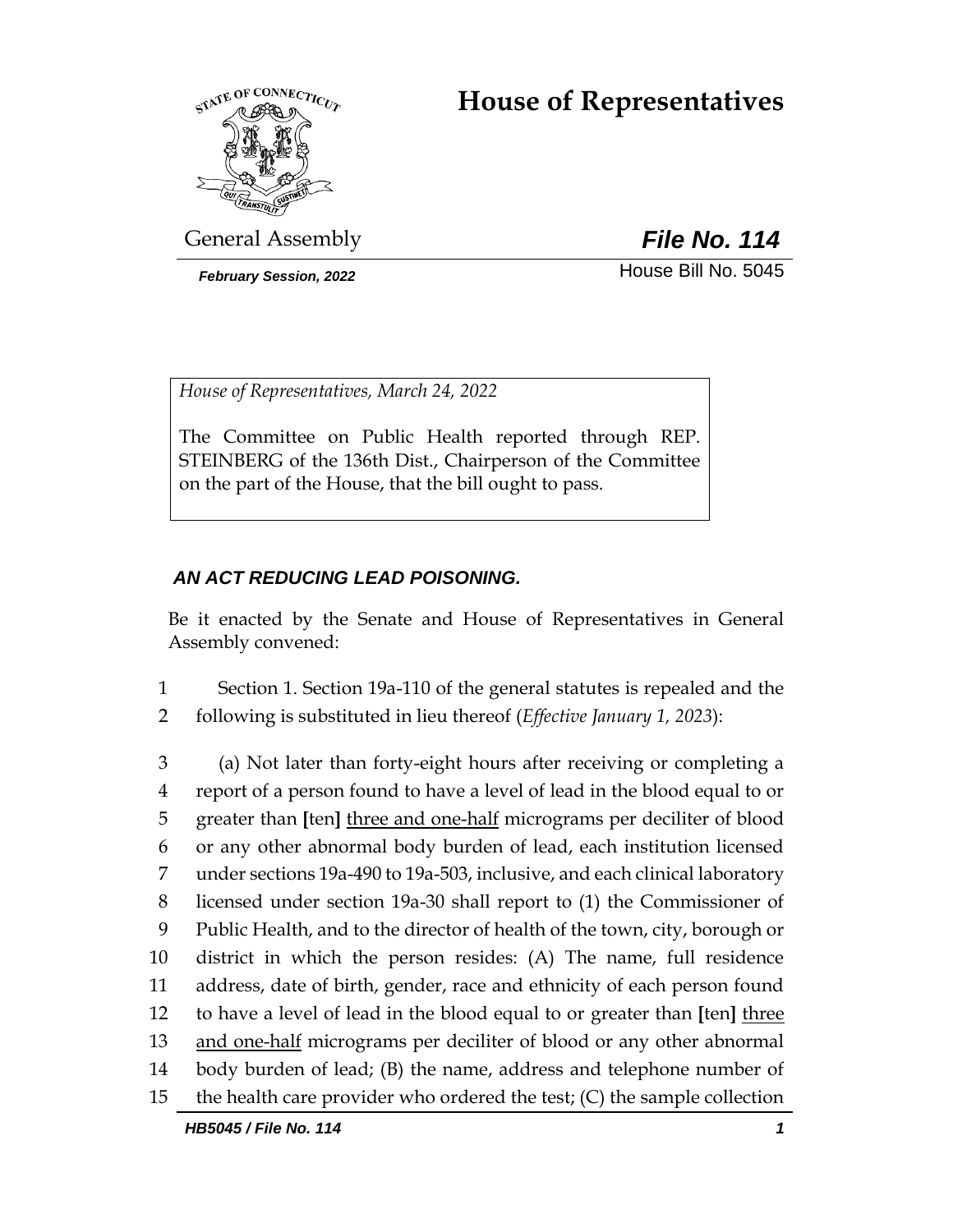date, analysis date, type and blood lead analysis result; and (D) such other information as the commissioner may require, and (2) the health care provider who ordered the test, the results of the test. With respect to a child under three years of age, not later than seventy-two hours after the provider receives such results, the provider shall make reasonable efforts to notify the parent or guardian of the child of the blood lead analysis results. Any institution or laboratory making an accurate report in good faith shall not be liable for the act of disclosing **[**said**]** such report to the Commissioner of Public Health or to the director of health. The 25 commissioner, after consultation with the Commissioner Administrative Services, shall determine the method and format of transmission of data contained in **[**said**]** such report.

 (b) Each institution or laboratory that conducts lead testing pursuant to subsection (a) of this section shall, at least monthly, submit to the Commissioner of Public Health a comprehensive report that includes: (1) The name, full residence address, date of birth, gender, race and ethnicity of each person tested pursuant to subsection (a) of this section regardless of the level of lead in the blood; (2) the name, address and telephone number of the health care provider who ordered the test; (3) the sample collection date, analysis date, type and blood lead analysis result; (4) laboratory identifiers; and (5) such other information as the Commissioner of Public Health may require. Any institution or laboratory making an accurate report in good faith shall not be liable for the act of disclosing **[**said**]** such report to the Commissioner of Public Health. The Commissioner of Public Health, after consultation with the Commissioner of Administrative Services, shall determine the method and format of transmission of data contained in **[**said**]** such report.

 (c) Whenever an institutional laboratory or private clinical laboratory conducting blood lead tests pursuant to this section refers a blood lead sample to another laboratory for analysis, the laboratories may agree on which laboratory will report in compliance with subsections (a) and (b) of this section, but both laboratories shall be accountable to **[**insure**]** ensure that reports are made. The referring laboratory shall **[**insure**]** ensure that the requisition slip includes all of the information that is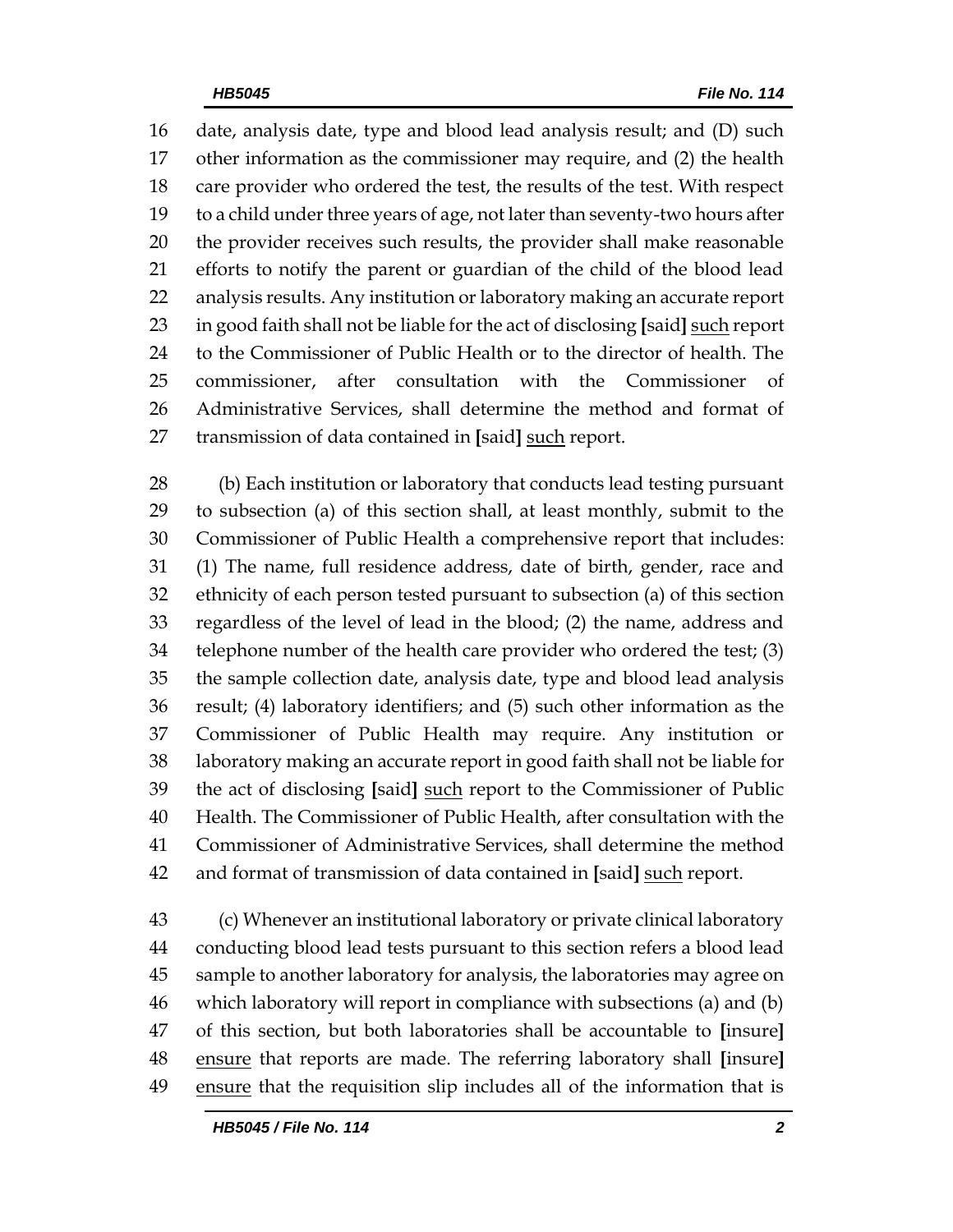required in subsections (a) and (b) of this section and that this information is transmitted with the blood specimen to the laboratory performing the analysis.

 (d) The director of health of the town, city, borough or district shall provide or cause to be provided, to the parent or guardian of a child who is (1) known to have a confirmed venous blood lead level of **[**five**]** three and one-half micrograms per deciliter of blood or more, or (2) the subject of a report by an institution or clinical laboratory, pursuant to subsection (a) of this section, with information describing the dangers of lead poisoning, precautions to reduce the risk of lead poisoning, information about potential eligibility for services for children from birth to three years of age pursuant to sections 17a-248 to **[**17a-248g**]** 17a-62 248i, inclusive, and laws and regulations concerning lead abatement. The director of health need only provide, or cause to be provided, such information to such parent or guardian on one occasion after receipt of an initial report of an abnormal blood lead level as described in subdivisions (1) and (2) of this subsection. Such information shall be developed by the Department of Public Health and provided to each local and district director of health. **[**With**]**

69 (e) Prior to January 1, 2024, with respect to the child reported, the director shall conduct an on-site inspection to identify the source of the lead causing a confirmed venous blood lead level equal to or greater than **[**fifteen**]** ten micrograms per deciliter but less than **[**twenty**]** fifteen micrograms per deciliter in two tests taken at least three months apart and order remediation of such **[**sources**]** source by the appropriate persons responsible for the conditions at such source. **[**On and after January 1, 2012, if one per cent or more of children in this state under the age of six report blood lead levels equal to or greater than ten micrograms per deciliter, the director shall conduct such on-site inspection and order such remediation for any child having a confirmed venous blood lead level equal to or greater than ten micrograms per deciliter in two tests taken at least three months apart.**]** From January 1, 82 2024, to December 31, 2024, inclusive, with respect to the child reported, the director shall conduct an on-site inspection to identify the source of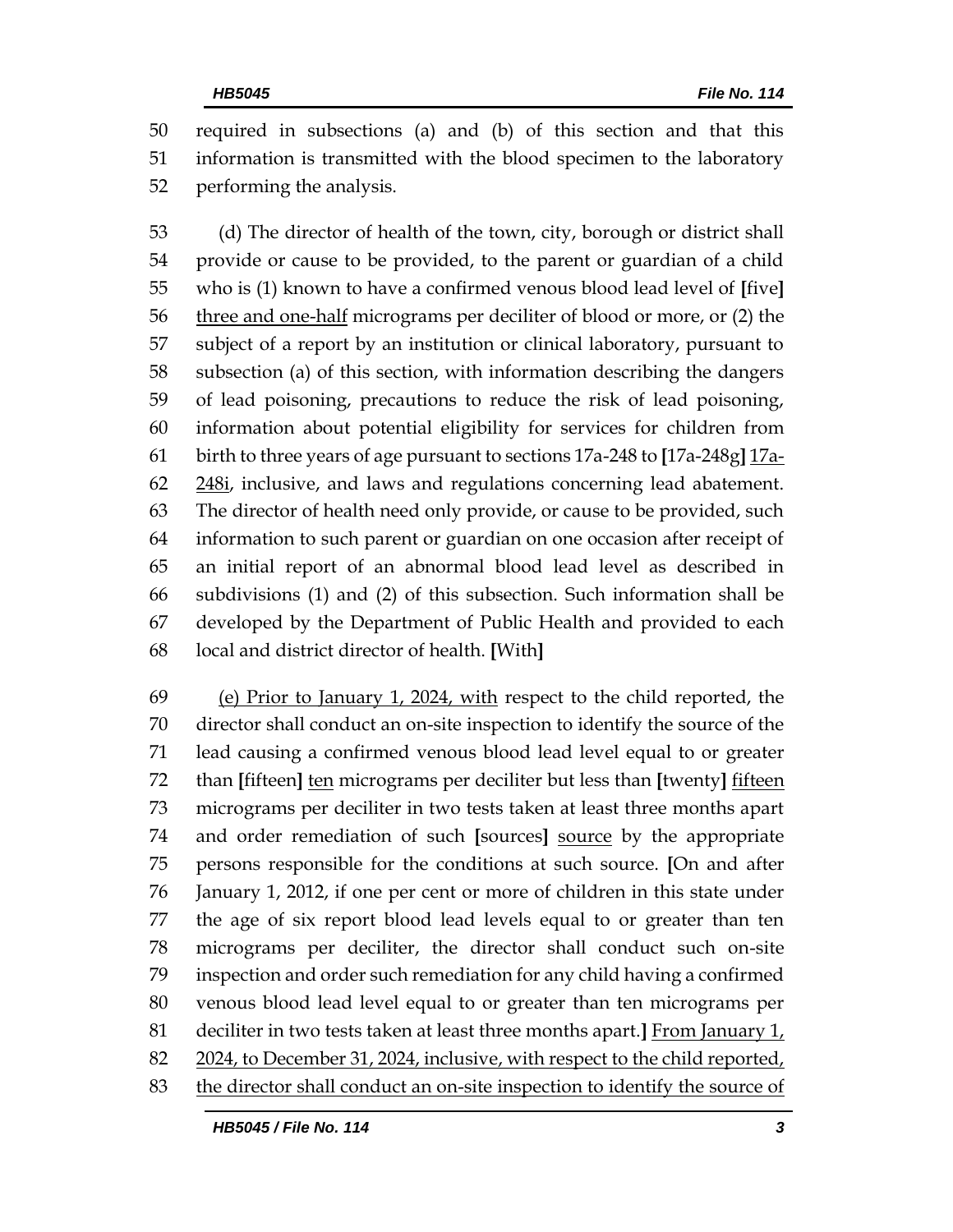84 the lead causing a confirmed venous blood <u>lead level equal to or greater</u> than five micrograms per deciliter but less than ten micrograms per deciliter in two tests taken at least three months apart and order remediation of such source by the appropriate persons responsible for the conditions at such source.

 Sec. 2. Section 19a-111 of the 2022 supplement to the general statutes is repealed and the following is substituted in lieu thereof (*Effective January 1, 2023*):

 Upon receipt of each report of confirmed venous blood lead level equal to or greater than **[**twenty**]** fifteen micrograms per deciliter of blood from January 1, 2023, to December 31, 2023, inclusive, ten micrograms per deciliter of blood from January 1, 2024, to December 31, 2024, inclusive, and five micrograms per deciliter of blood on and after 97 January 1, 2025, the local director of health shall make or cause to be made an epidemiological investigation of the source of the lead causing the increased lead level or abnormal body burden and shall order action to be taken by the appropriate person responsible for the condition that brought about such lead poisoning as may be necessary to prevent further exposure of persons to such poisoning. In the case of any residential unit where such action will not result in removal of the hazard within a reasonable time, the local director of health shall utilize such community resources as are available to effect relocation of any family occupying such unit. The local director of health may permit occupancy in said residential unit during abatement if, in such director's judgment, occupancy would not threaten the health and well-being of the occupants. The local director of health shall, not later than thirty days after the conclusion of such director's investigation, report to the Commissioner of Public Health, using a web-based surveillance system as prescribed by the commissioner, the result of such investigation and the action taken to ensure against further lead poisoning from the same source, including any measures taken to effect relocation of families. Such report shall include information relevant to the identification and location of the source of lead poisoning and such other information as the commissioner may require pursuant to regulations adopted in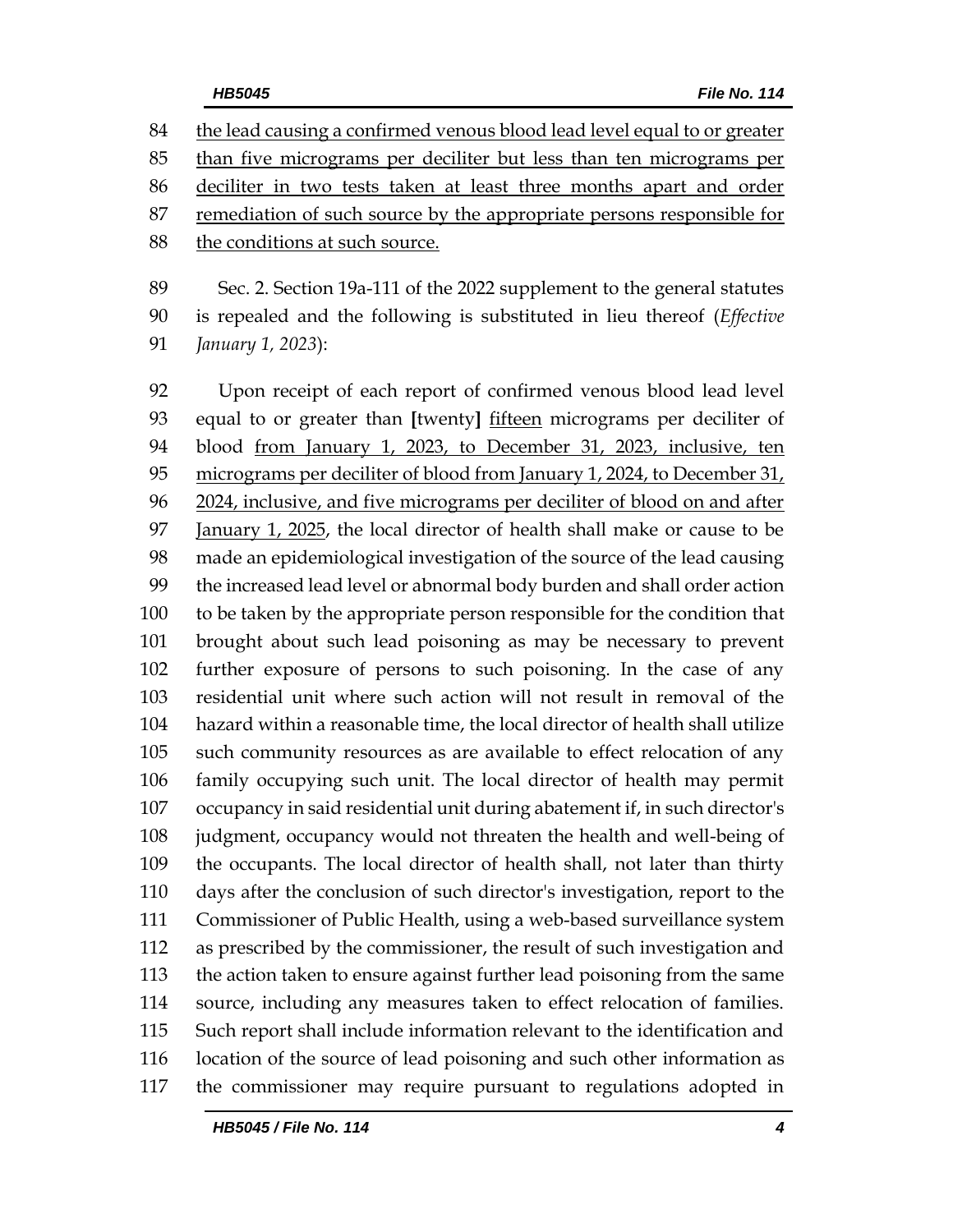accordance with the provisions of chapter 54. The commissioner shall maintain comprehensive records of all reports submitted pursuant to this section and section 19a-110, as amended by this act. Such records shall be geographically indexed in order to determine the location of areas of relatively high incidence of lead poisoning. The commissioner shall establish, in conjunction with recognized professional medical groups, guidelines consistent with the National Centers for Disease Control and Prevention for assessment of the risk of lead poisoning, screening for lead poisoning and treatment and follow-up care of individuals including children with lead poisoning, women who are pregnant and women who are planning pregnancy. Nothing in this section shall be construed to prohibit a local building official from requiring abatement of sources of lead or to prohibit a local director of health from making or causing to be made an epidemiological investigation upon receipt of a report of a confirmed venous blood lead level that is less than the minimum venous blood level specified in this section.

 Sec. 3. Subsection (a) of section 19a-111g of the general statutes is repealed and the following is substituted in lieu thereof (*Effective January 1, 2023*):

 (a) Each primary care provider giving pediatric care in this state, excluding a hospital emergency department and its staff: (1) Shall conduct lead testing at least annually for each child nine to thirty-five months of age, inclusive, in accordance with the Advisory Committee on Childhood Lead Poisoning Prevention **[**Screening Advisory Committee**]** recommendations for childhood lead screening in Connecticut; (2) shall conduct lead testing at least annually for any child 145 thirty-six to seventy-two months of age, inclusive, determined by the Department of Public Health to be at an elevated risk of lead exposure based on his or her enrollment in a medical assistance program pursuant to chapter 319v or his or her residence in a municipality that presents an elevated risk of lead exposure based on factors, including, but not limited to, the prevalence of housing built prior to January 1, 1960, and the prevalence of children's blood lead levels greater than five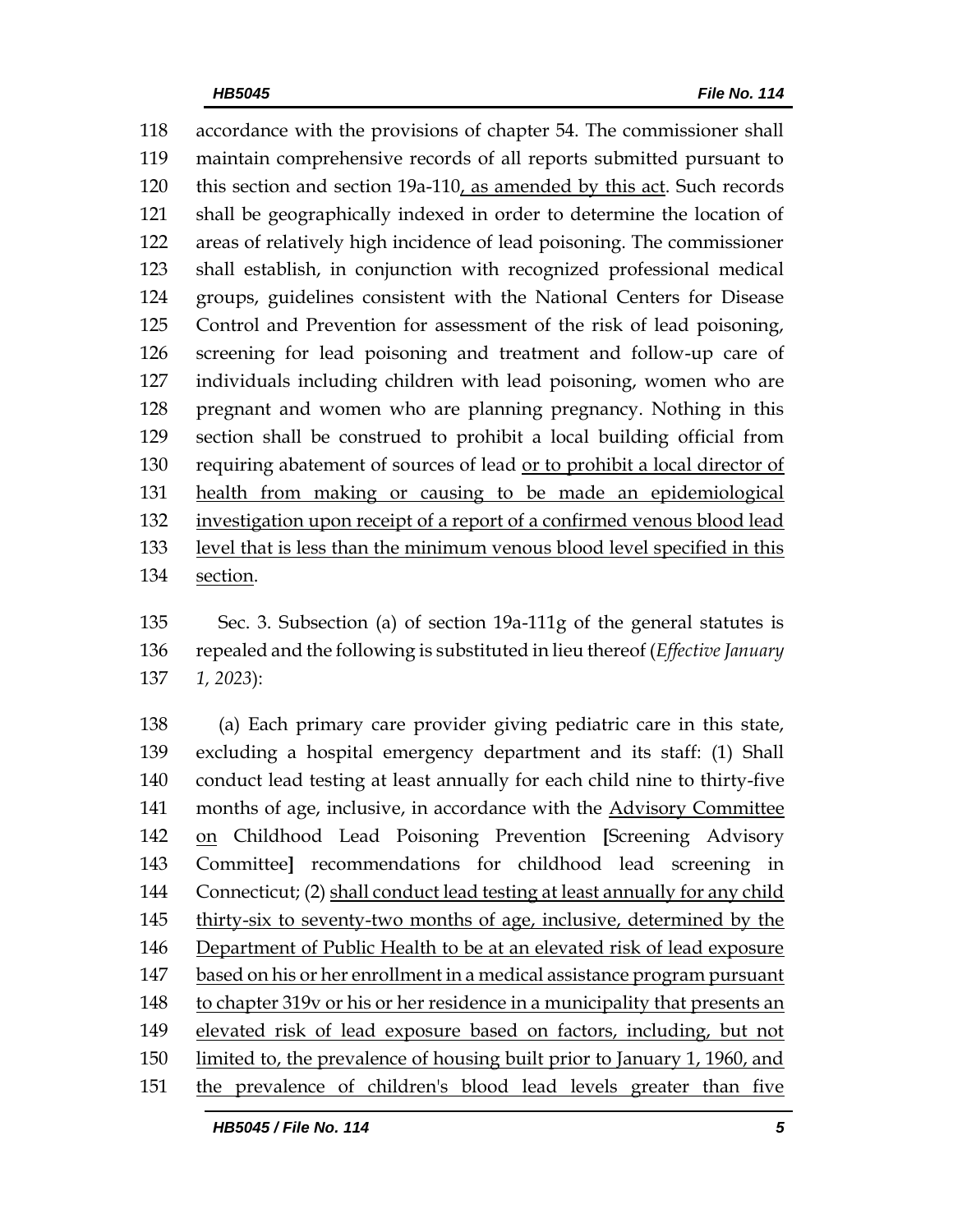micrograms per deciliter; (3) shall conduct lead testing for any child thirty-six to seventy-two months of age, inclusive, who has not been previously tested or for any child under seventy-two months of age, if clinically indicated as determined by the primary care provider in accordance with the Childhood Lead Poisoning Prevention Screening Advisory Committee recommendations for childhood lead screening in Connecticut; **[**(3)**]** (4) shall provide, before such lead testing occurs, educational materials or anticipatory guidance information concerning lead poisoning prevention to such child's parent or guardian in accordance with the Childhood Lead Poisoning Prevention Screening Advisory Committee recommendations for childhood lead screening in Connecticut; **[**(4)**]** (5) shall conduct a medical risk assessment at least annually for each child thirty-six to seventy-two months of age, inclusive, in accordance with the Childhood Lead Poisoning Prevention Screening Advisory Committee recommendations for childhood lead screening in Connecticut; and **[**(5)**]** (6) may conduct a medical risk assessment at any time for any child thirty-six months of age or younger who is determined by the primary care provider to be in need of such risk assessment in accordance with the Childhood Lead Poisoning Prevention Screening Advisory Committee recommendations for childhood lead screening in Connecticut.

 Sec. 4 (NEW) (*Effective January 1, 2023*) To the extent permissible under federal law and within available appropriations, the Commissioner of Social Services shall seek federal authority to amend the Medicaid state plan to add services the commissioner determines are necessary and appropriate to address the health impacts of high childhood blood lead levels in children eligible for Medicaid. Such newly added services may include, but need not be limited to, (1) case management, (2) lead remediation, (3) follow-up screening, (4) referral to other available services, and (5) such other services covered under Medicaid the commissioner determines are necessary. In making the determination as to which services to add to the Medicaid program under this section, the commissioner shall coordinate such services with services already covered under the Medicaid program.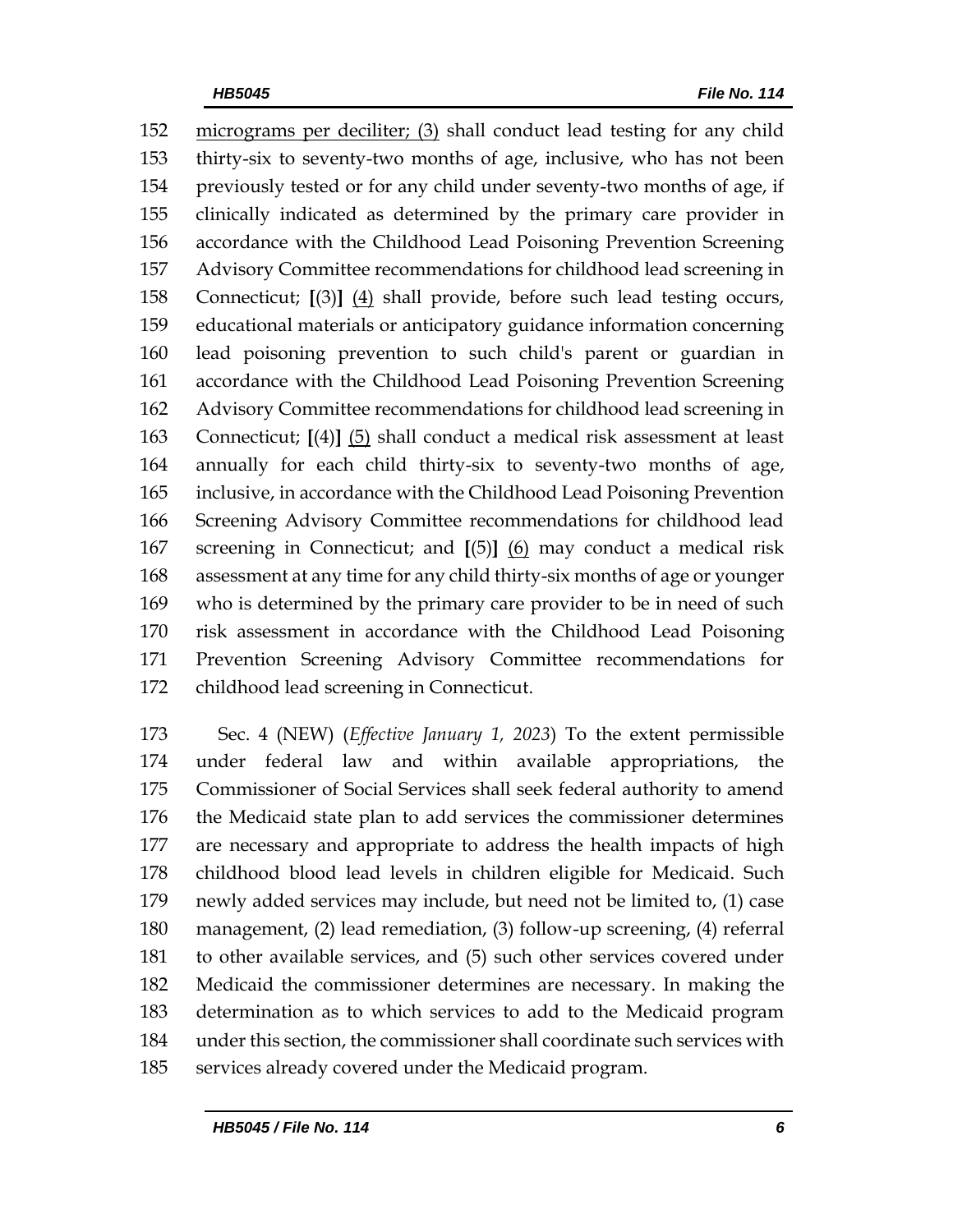This act shall take effect as follows and shall amend the following sections:

| Section 1 | January 1, 2023 | $19a-110$     |
|-----------|-----------------|---------------|
| Sec. 2    | January 1, 2023 | 19a-111       |
| Sec. 3    | January 1, 2023 | $19a-111g(a)$ |
| Sec. 4    | January 1, 2023 | New section   |

*PH Joint Favorable*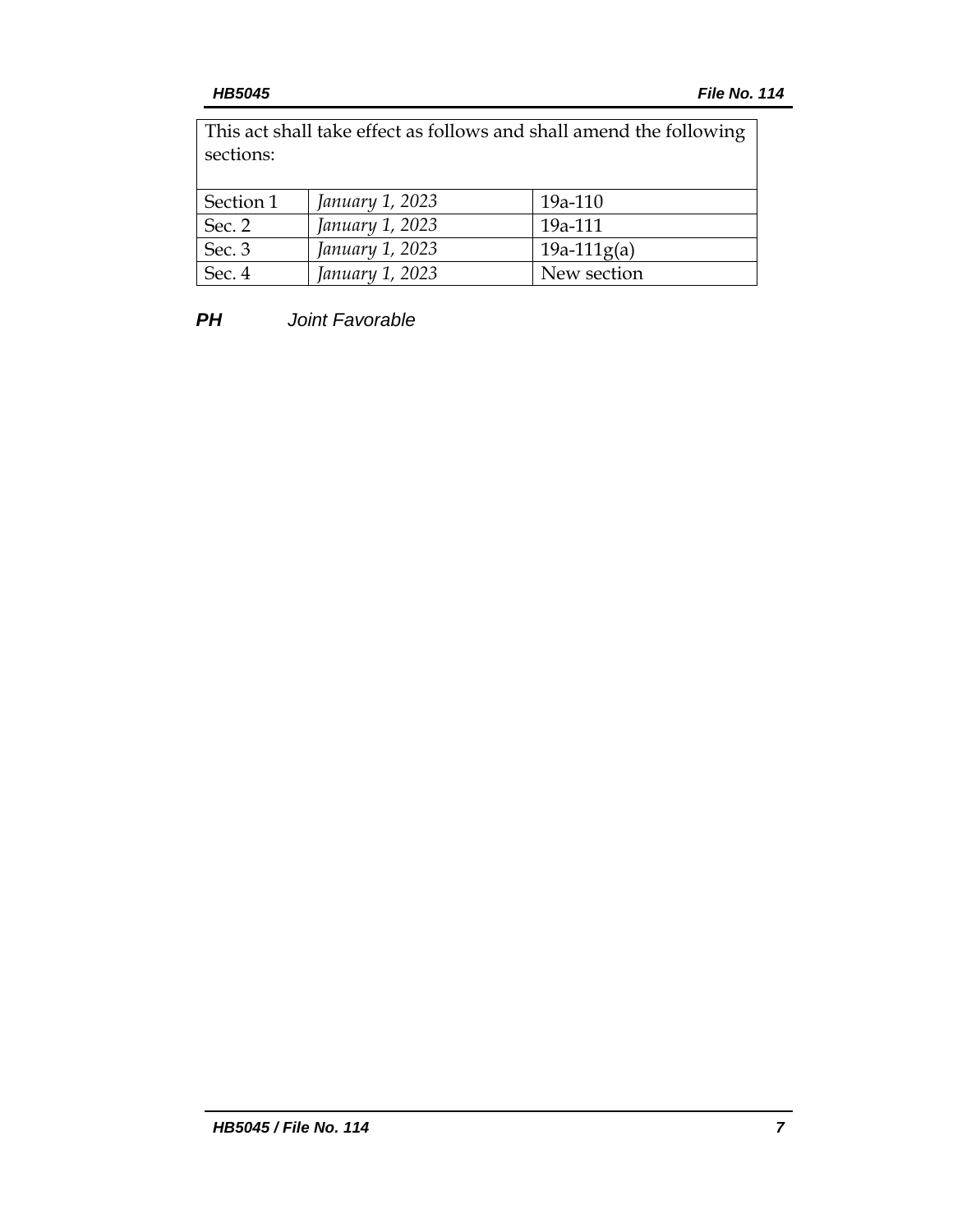*The following Fiscal Impact Statement and Bill Analysis are prepared for the benefit of the members of the General Assembly, solely for purposes of information, summarization and explanation and do not represent the intent of the General Assembly or either chamber thereof for any purpose. In general,*  fiscal impacts are based upon a variety of informational sources, including the analyst's professional *knowledge. Whenever applicable, agency data is consulted as part of the analysis, however final products do not necessarily reflect an assessment from any specific department.*

### *OFA Fiscal Note*

### *State Impact:*

| <b>Agency Affected</b> | <b>Fund-Effect</b> | $FY$ 23 \$ | FY 24 \$                      |
|------------------------|--------------------|------------|-------------------------------|
| Social Services, Dept. | GF - Potential     |            | Indeterminate   Indeterminate |
|                        | Cost               |            |                               |

Note: GF=General Fund

### *Municipal Impact:*

| <b>Municipalities</b>  | Effect                                         | FY 23 \$                | FY 24 \$               |
|------------------------|------------------------------------------------|-------------------------|------------------------|
| Various Municipalities | <b>STATE</b><br>MANDATE <sup>1</sup><br>- Cost | up to $$5.5$<br>million | up to $$20$<br>million |

### *Explanation*

The bill results in a cost to local health departments of up to \$5.5 million in FY 23 and \$20 million in FY 24 associated with increased operational costs and abatement activities due to lowering the blood lead level threshold. Estimates reflect operational costs of approximately \$1.5 million in FY 23 and abatement costs of up to \$4 million to the extent towns are required to cover the full cost of abatement. Similarly, FY 24 estimates assume operational costs of \$5 million and abatement costs of up to \$15 million. Estimates are based on 2019 case data when 1,188 children in Connecticut had a blood lead level (BLL) over 5 micrograms per deciliter. The cost to towns increases from FY 23 to FY 24 as the threshold for investigation and abatement activities

<sup>1</sup> State mandate is defined in Sec. 2-32b(2) of the Connecticut General Statutes, "state mandate" means any state initiated constitutional, statutory or executive action that requires a local government to establish, expand or modify its activities in such a way as to necessitate additional expenditures from local revenues.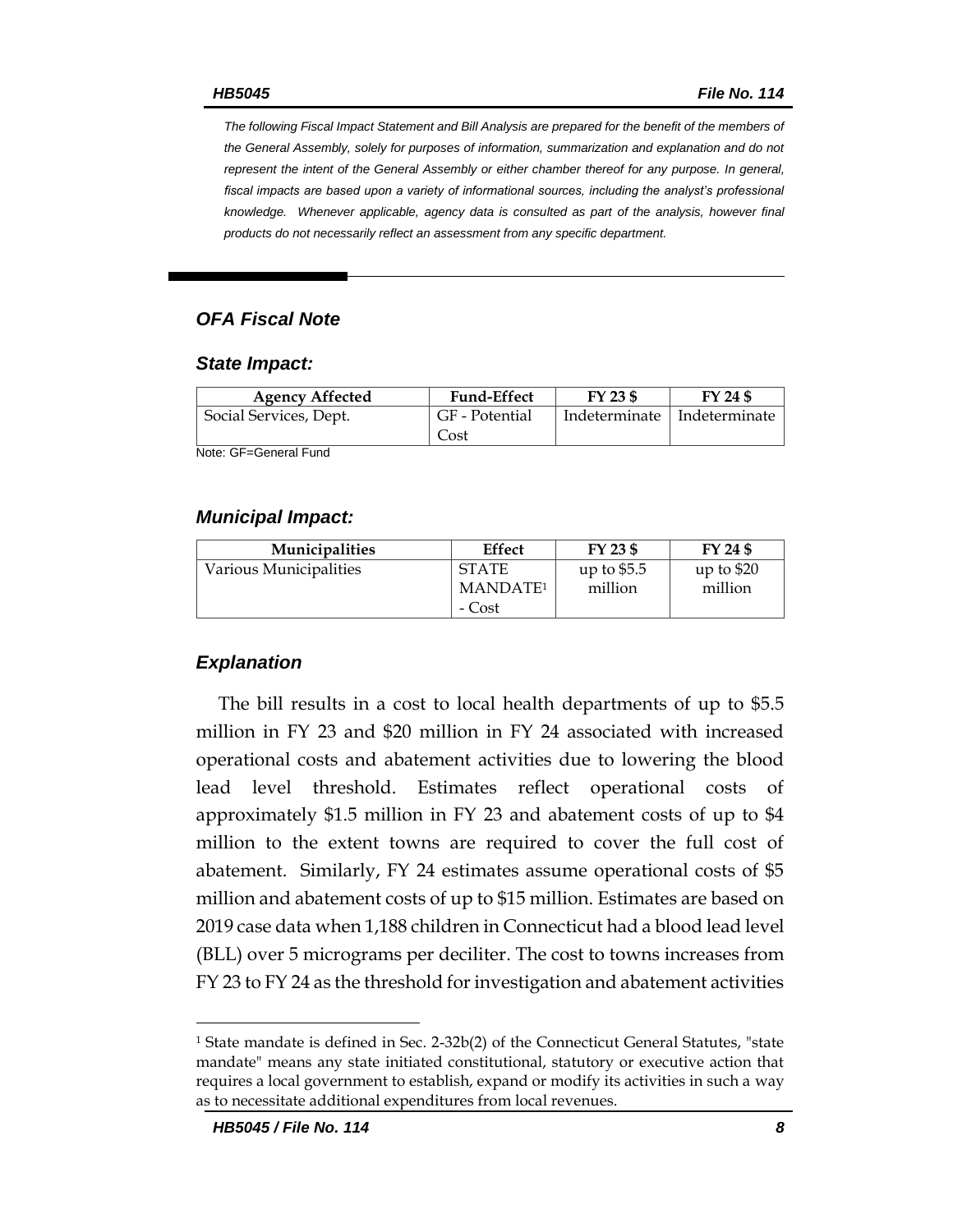decreases over time, as specified in the bill.

The bill could also result in a cost to the Department of Social Services (DSS) associated with Medicaid coverage for services that address the health impacts of high childhood blood lead levels in Medicaid eligible children. The extent of the cost is dependent on any additional services considered to be appropriate by DSS and federally approved, as well as the associated cost and utilization of such services.

# *The Out Years*

The annualized ongoing fiscal impact identified above would continue into the future subject to inflation.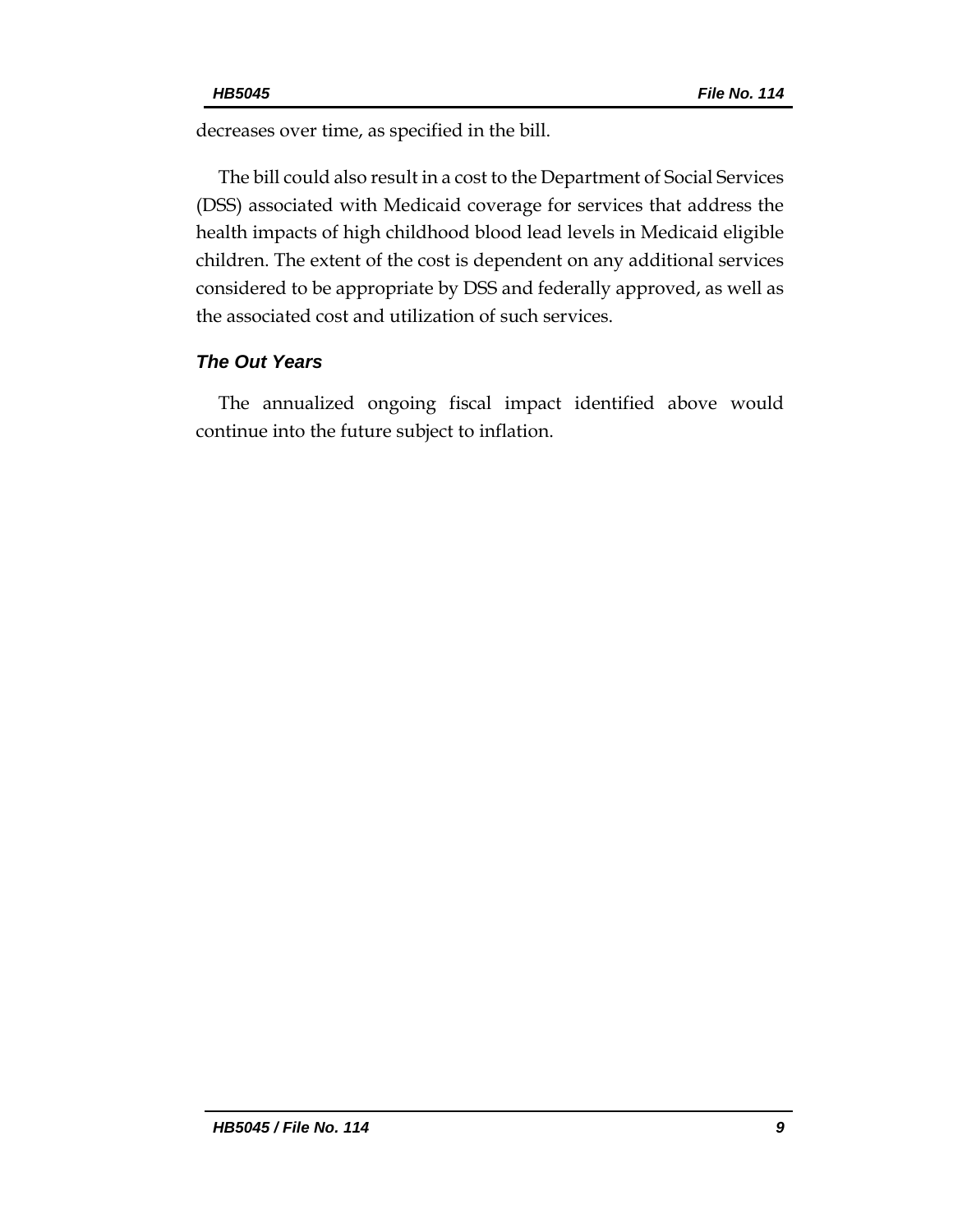# **OLR Bill Analysis HB 5045**

## *AN ACT REDUCING LEAD POISONING.*

### **SUMMARY**

This bill generally lowers the threshold for blood lead levels in individuals at which the Department of Public Health (DPH) and local health departments must take certain actions. Principally, it:

- 1. lowers, from 10 to 3.5 micrograms per deciliter  $(\mu g/dL)$ , the threshold at which licensed health care institutions and clinical laboratories must report lead poisoning cases to DPH and local health departments;
- 2. lowers, from 5 to 3.5 μg/dL, the threshold at which local health directors must inform parents or guardians about (a) a child's potential eligibility for the state's Birth-to-Three program and (b) lead poisoning dangers, ways to reduce risk, and lead abatement laws;
- 3. incrementally lowers, from 20 to 5 μg/dL, the threshold for local health departments to conduct epidemiological investigations of the source of a person's lead poisoning; and
- 4. incrementally lowers, from 20 to 5 μg/dL, the threshold at which local health directors must conduct on-site inspections and remediation for children with lead poisoning until December 31, 2024.

Additionally, the bill requires primary care providers to conduct annual lead testing for children ages 36 to 72 months that DPH determines to be at higher risk of lead exposure based on certain factors.

It also requires the Department of Social Services (DSS) commissioner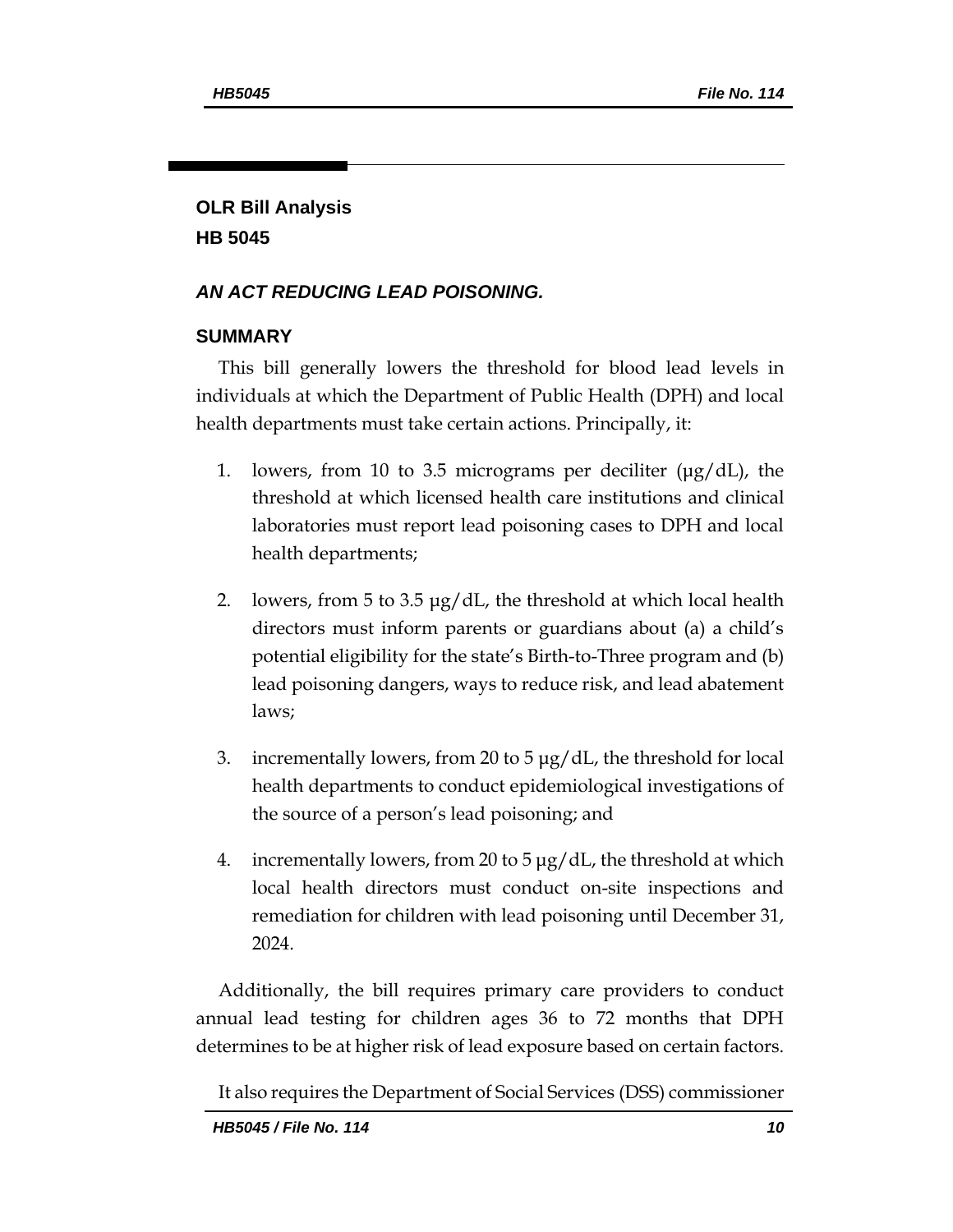to seek federal approval to amend the state Medicaid plan to add services she deems necessary to address the health impacts of high childhood blood lead levels in Medicaid-eligible children.

Lastly, the bill makes technical and conforming changes.

EFFECTIVE DATE: January 1, 2023

# **LEAD POISONING PREVENTION AND ABATEMENT**

# *Reporting Blood Lead Levels (§ 1)*

By law, licensed health care institutions and clinical laboratories must report to DPH and local health departments within 48 hours after receiving or completing a report of a person with blood lead levels that meet a specified threshold. The bill lowers the threshold amount from 10 to 3.5 μg/dL.

# *Providing Information to Affected Parents and Guardians (§ 1)*

By law, local health directors must inform parents or guardians about (1) a child's potential eligibility for the state's Birth-to-Three program and (2) lead poisoning dangers, ways to reduce risks, and lead abatement laws. Under current law, directors must provide the information:

- 1. after receiving a report from a clinical laboratory or health care institution that a child has been tested with a blood lead level of at least 10 μg/dL, or any other abnormal body lead level or
- 2. when a child is known to have a confirmed venous blood lead level of at least 5 μg/dL.

The bill lowers these threshold amounts to 3.5 μg/dL.

Existing law, unchanged by the bill, requires the local health director to provide the information to the parent or guardian only once, after the director receives the initial report.

# *On-Site Inspections and Remediation (§ 1)*

Current law requires local health directors to conduct on-site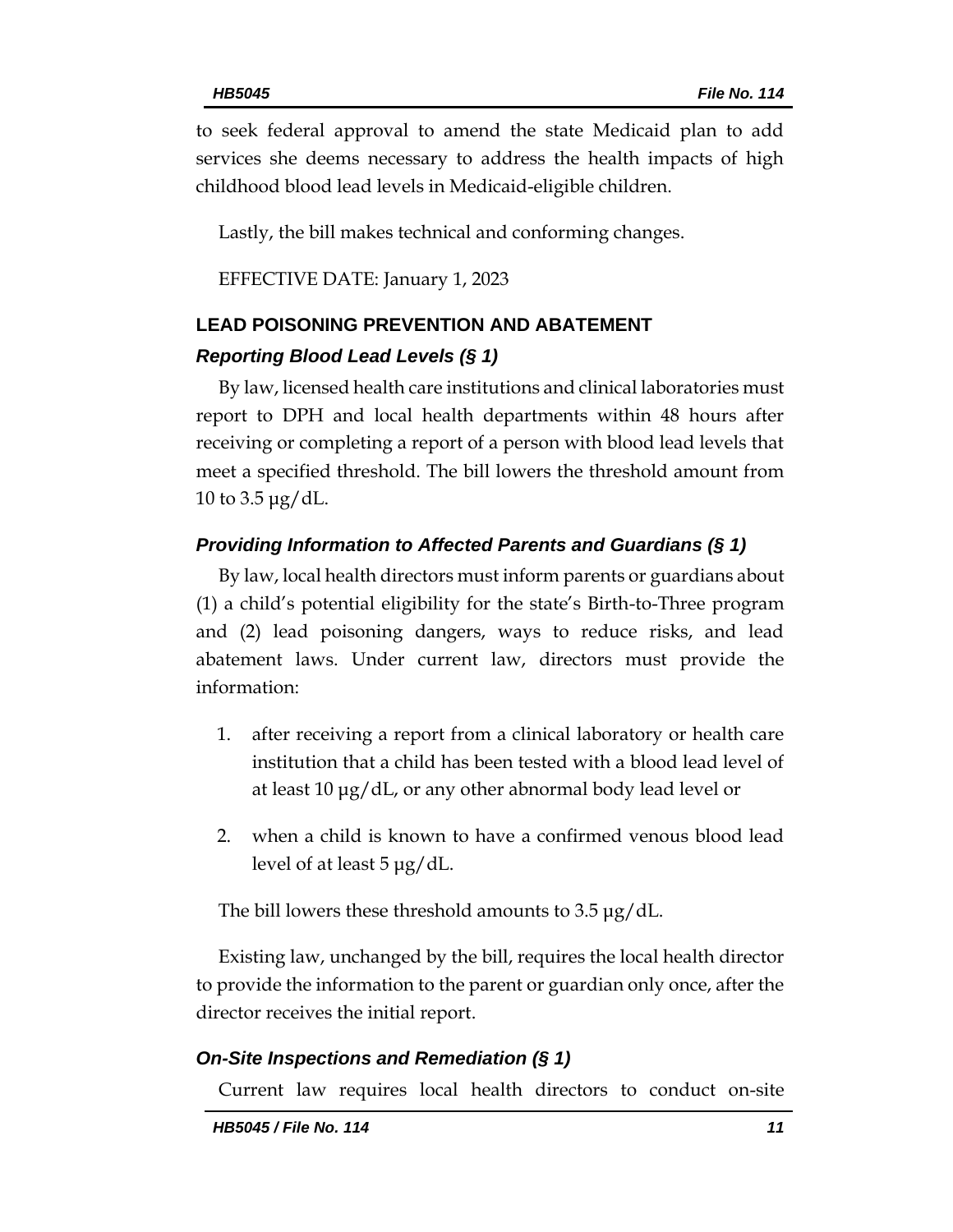inspections and remediation for children with lead poisoning if:

- 1. one percent or more of Connecticut children under age six have reported blood levels of at least 10 μg/dL (directors must take these actions for children who meet this threshold in two tests taken at least two months apart) or
- 2. a child has a confirmed venous blood level of 15 to 20 μg/dL in two tests taken at least three months apart.

The bill eliminates the first requirement and lowers the threshold for the second requirement to between (1) 10 and 15 ug/dL before January 1, 2024, and (2) 5 and 10 ug/dL from January 1, 2024, to December 31, 2024. (It appears that these inspections and remediation stop after this date, but the required epidemiological investigation and related actions continue; see below.)

# *Epidemiological Investigations (§ 2)*

By law, if a local health director receives a report that a person's blood lead level exceeds a certain threshold, the director must conduct an epidemiological investigation of the lead source. The bill lowers the threshold amount as follows:

- 1. from 20 to 15 μg/dL from January 1, 2023, to December 31, 2023;
- 2. from 15 to 10 μg/dL from January 1, 2024, to December 31, 2024; and
- 3. from 10 to 5 μg/dL starting January 1, 2025.

Existing law, unchanged by the bill, requires the director to then take action necessary to prevent further lead poisoning, including ordering abatement and trying to find temporary housing for residents when the lead hazard cannot be removed from their dwelling within a reasonable time.

The bill specifies that the law does not prohibit a local health director from conducting an epidemiological investigation in cases of blood lead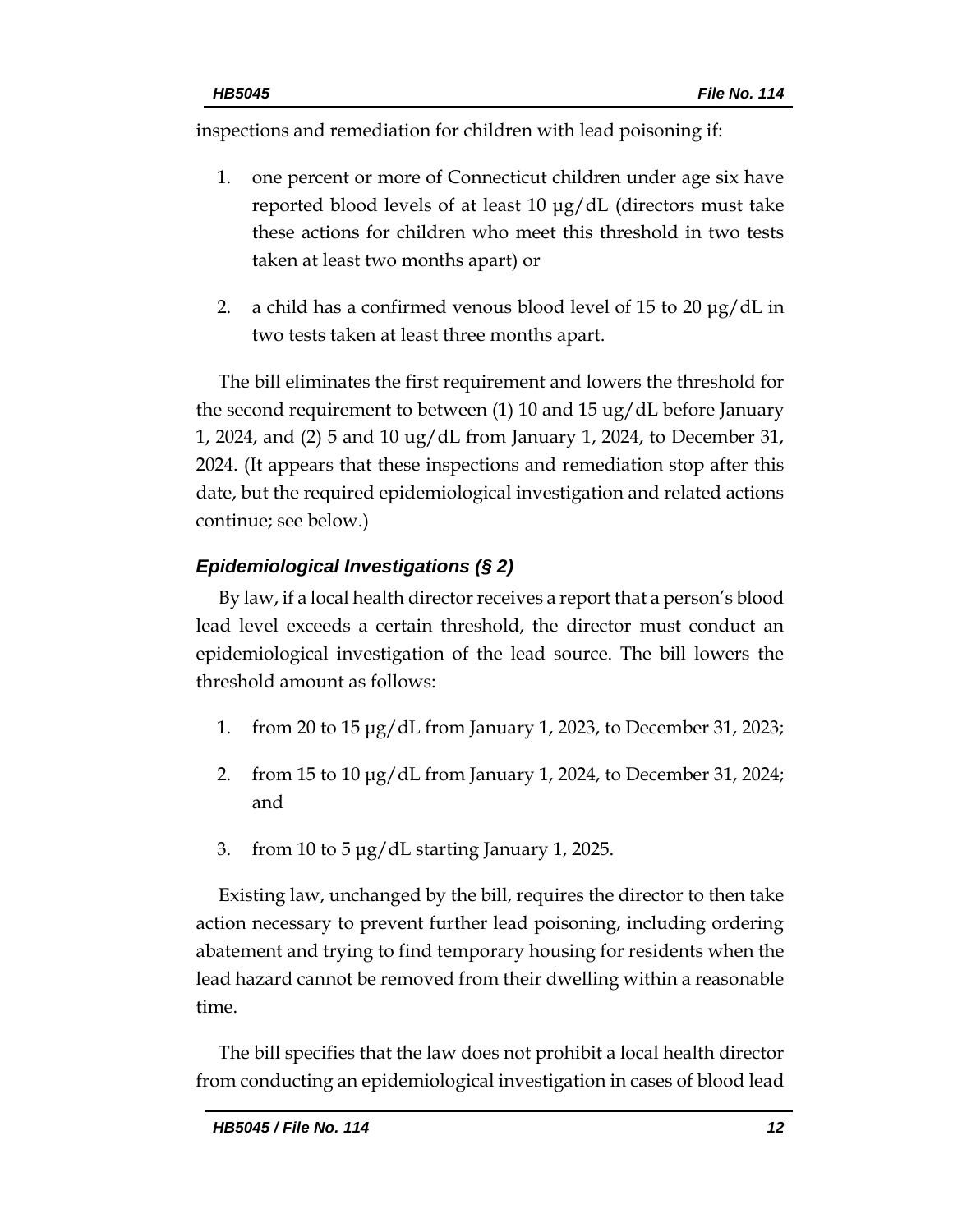levels lower than the minimum amounts listed above.

# *Primary Care Provider Testing (§ 3)*

The bill requires primary care providers who provide pediatric care, other than hospital emergency departments, to conduct annual lead testing for children ages 36 to 72 months who DPH determines to be at an elevated risk of lead exposure based on a child's enrollment in HUSKY or residence in a municipality with an elevated risk of lead exposure. Under the bill, DPH makes this determination of higher-risk municipalities based on factors such as the prevalence of (1) housing built before January 1, 1960, or (2) children with blood lead levels greater than 5 ug/dL.

Existing law, unchanged by the bill, already requires primary care providers to perform lead testing on (1) all children ages 9 to 35 months, in accordance with the Advisory Committee on Childhood Lead Poisoning Prevention recommendations, (2) all children ages 36 to 72 months who have never been screened, and (3) any child under 72 months if the provider determines it is clinically indicated under the advisory committee's recommendations.

# **§ 4 — MEDICAID STATE PLAN AMENDMENT**

The bill requires the DSS commissioner to seek federal authority to amend the state Medicaid plan to add services she determines are necessary and appropriate to address the health impacts of high childhood blood lead levels in those eligible for Medicaid. She must do this within available appropriations and to the extent federal law allows.

Under the bill, these additional services may include case management, lead remediation, follow-up screenings, referrals to other available services, and other Medicaid-covered services the commissioner deems necessary.

In determining which services to add to the Medicaid program, the bill requires the commissioner to coordinate them with the services already covered under the program.